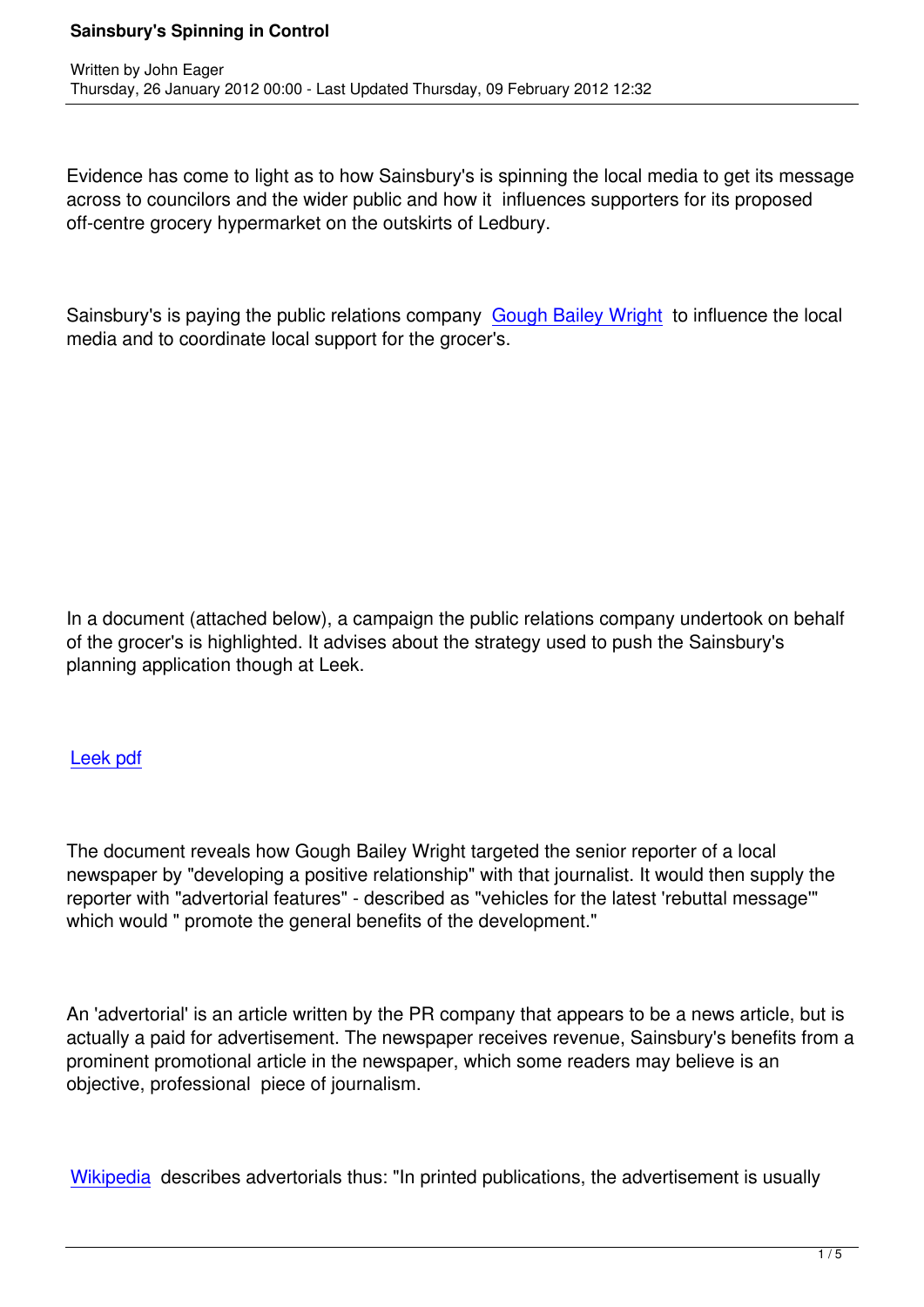written in the form of an objective article and designed to look like a legitimate and independent news story. The tone of the advertorials is usually closer to that of a press release than of an objective news story.

"Advertorials differ from traditional advertisements in that they are designed to look like the articles that appear in the publication. Most publications will not accept advertisements that look exactly like stories from the newspaper or magazine they are appearing in. The differences may be subtle, and disclaimers—such as the word "advertisement"—may or may not appear."

Gough Bailey Wright informed the Ledbury Community Portal today that such an advertorial supporting Sainsbury's would be appearing in this week's Ledbury Reporter.

I asked Ledbury Reporter editor, Peter John, about the use of advertorials in his newspaper. If a company is paying the newspaper for advertising, can the newspaper remain objective in its reporting about that company? Mr John's response: "We are not on anyone's side. We offer balanced editorial coverage. Anyone can advertise with us."

The document also reveals how Gough Bailey Wright organises the supporters of Sainsbury's by encouraging them to write letters to the media and to attend the planning committee meeting. It recommends supporters to arrive early for the best seats and to wear orange to show their support of the multinational grocer.

The PR company describes the Sainsbury's supporters as the 'Silent Majority': "Ensure the *silent majority* found a voice to communicate its support to planning members."

These chosen words have been repeated in the Ledbury Reporter : ""The *silent majority*" of more than 1,100 residents who have put their name to a petition backing the scheme." But where did Ledbury Reporter writer Gary Bills-Geddes get his quote from - Sainsbury's supporters or Gough Bailey Wright propaganda? [The Ledbury Rep](http://www.ledburyreporter.co.uk/news/9484229.Supermarket____not_good_for_town______/?ref=mc)orter editor believes it is clear from the article that the quote came from Sainsbury's supporters.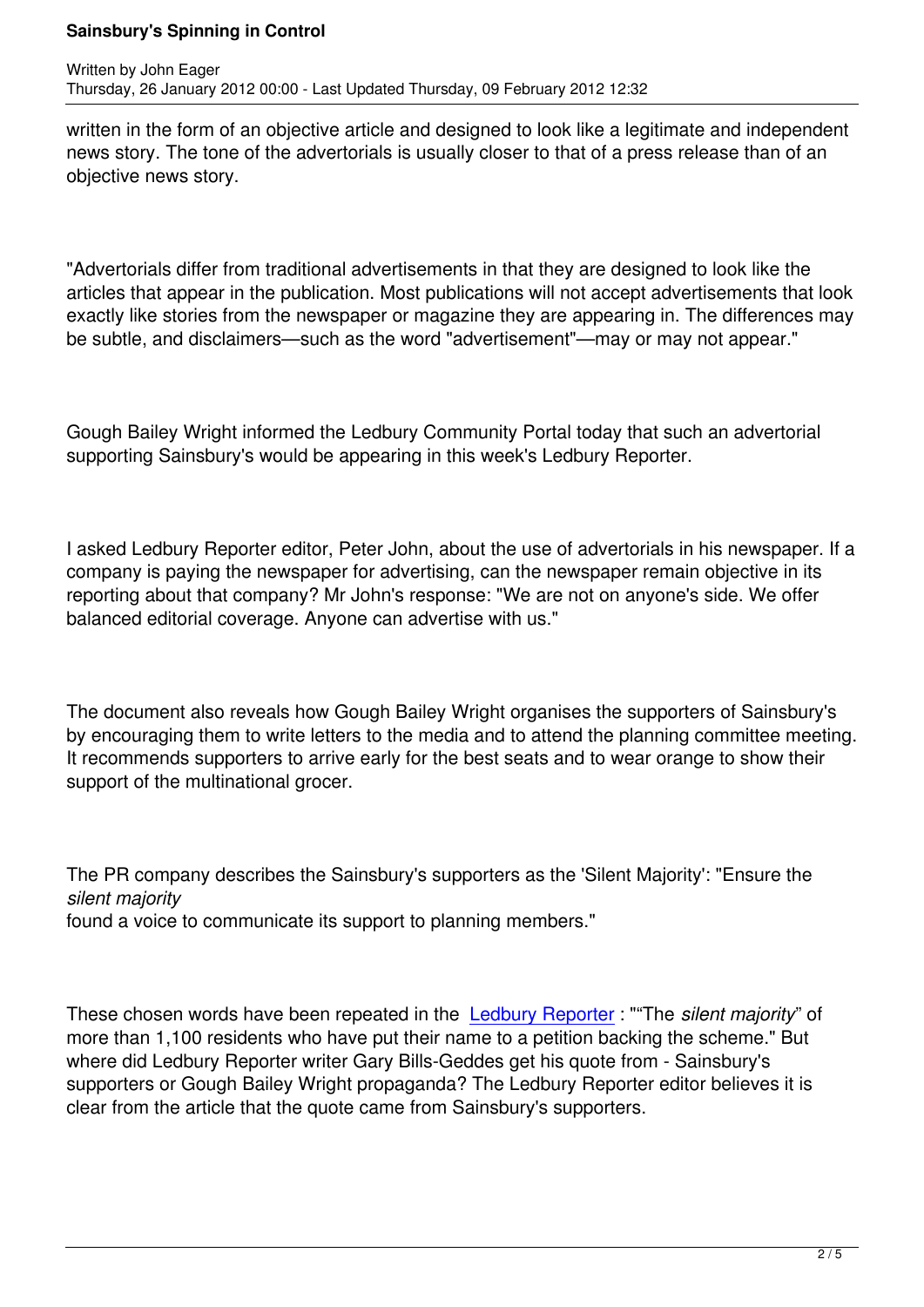The use of 'silent majority' is clever. It creates an assumption that these supermarket supporters are both silent (nice and quiet, unvocal or perhaps even denied a voice) and in a majority.

It is unclear if they are a majority or not, but the one chance the town had to find out - a Parish Poll - was scuppered by LESS's own lack of enthusiasm for it. Did they not trust their own instinct despite their unsubstantiated claims? Or was there a PR company in the background advising that a parish poll was not the best foot forward?

Secondly, they are certainly not silent or quiet, but are just as noisy and outspoken, if not more so, than LOTS, the anti-out of town centre supermarket group. On this website two pro-Sainsbury's members/supporters have been banned for using abusive and offensive language against LOTS members.

Comments made today on the Ledbury Reporter have been removed that were discussing the behaviour of LESS members who, like LOTS members, took to the streets last Saturday to put their points of view across to the public.

What were these comments and why were they removed? The Ledbury Reporter's editor could not tell me.

Both sides have their own Facebook pages to publicise and organise and promote their causes. This is hardly a 'silent' group. One supporter has even replaced their house's obsolete 'Vote BNP' banner for a 'Ledbury Supports Sainsbury's' banner - surely a loud and antagonistic gesture.

The supporters of Sainsbury's should not be described as a silent majority. This out of county PR spinner is myth making for a corporate giant.

The PR company also supplied councilors' contact information to the hypermarket supporters to ensure that councilors were "being constantly reminded that the scheme had strong public backing by the residents themselves."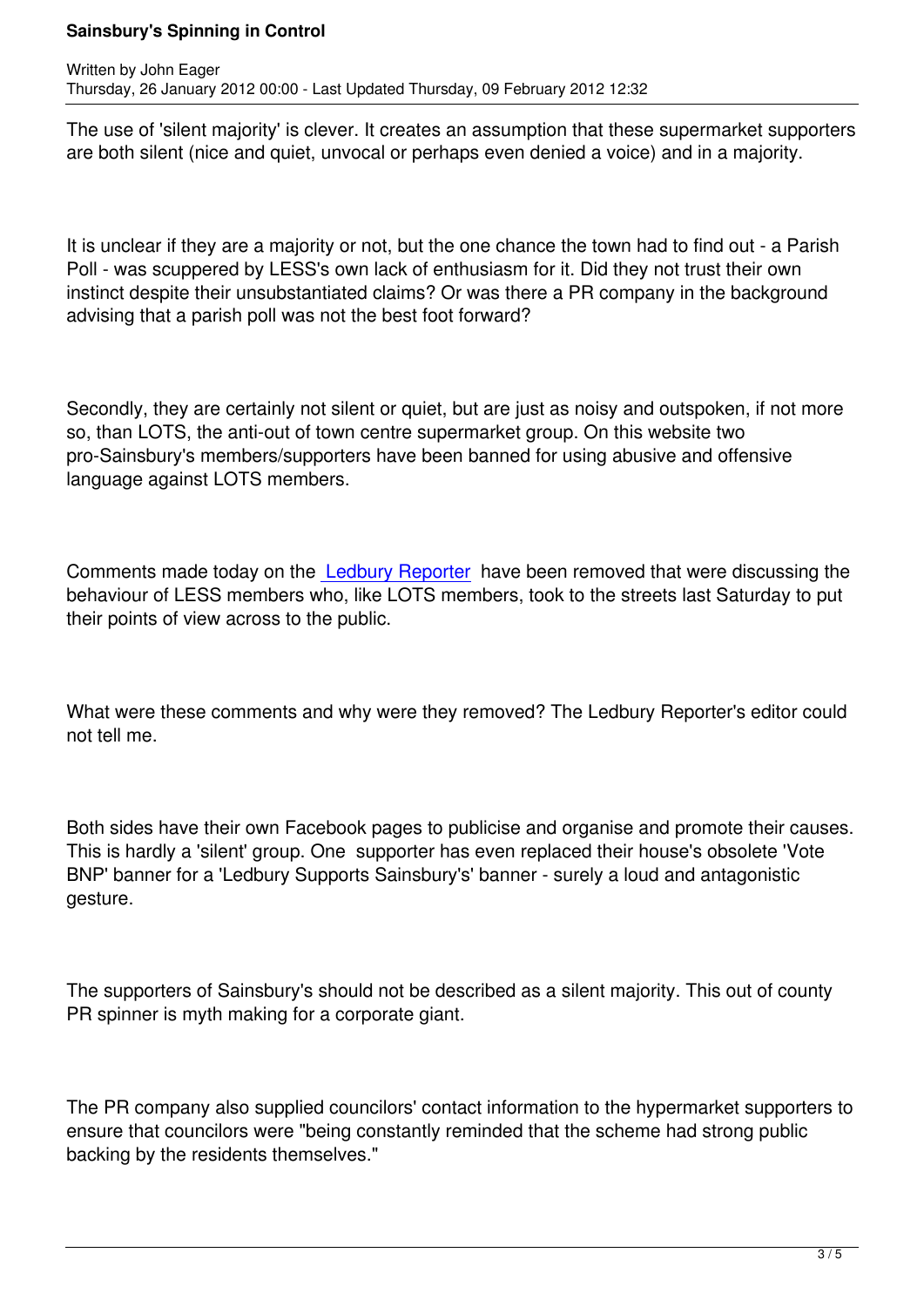The document also reveals that the PR company had "regular meetings with councilors and stakeholder groups."

Gough Wright Bailey told the Ledbury Community Portal that it did not target councilors or committee members, but did have 'discussions' with them.

Councilors, both parish and county, may scoff, but should be aware that many of the letters they are receiving are being prompted and directed by both LOTS and LESS. However, there is an unsubtle difference between them. LOTS is a group of local people, who fear that an out of town Sainsbury's might turn Ledbury into just another ghost town, boarded up and anti-social, because the life and vitality out of the town centre will be sucked dry by an oversize hypermarket at its edge. Doomsayers perhaps.

LESS is another group of local people who want more choice, cheaper food and more convenient shopping - all under one roof (and who can blame them?) This local group has the backing of a PR company and a multi-national corporate giant, neither of which is local, and cannot be said to have the best interests of the town at heart. Sainsbury's are coming here for profit, your dollars and mine - bottom line. Gough Bailey Wright are here to spin for Sainsbury's.

The PR company reveals that the Leek campaign cost £45,000, but refused to comment on how much the Ledbury campaign would cost.

The editor of the Ledbury Reporter told me he did not know how much an advertorial cost.

The question on councilors lips should be - what will Sainsbury's cost Ledbury?

But the cynic will tell you it's all a waste of time, as the decision was made months, even years ago. It's a deal already done. These manoeuvrings are dances with process, mediated, democratic and civic, but little else.